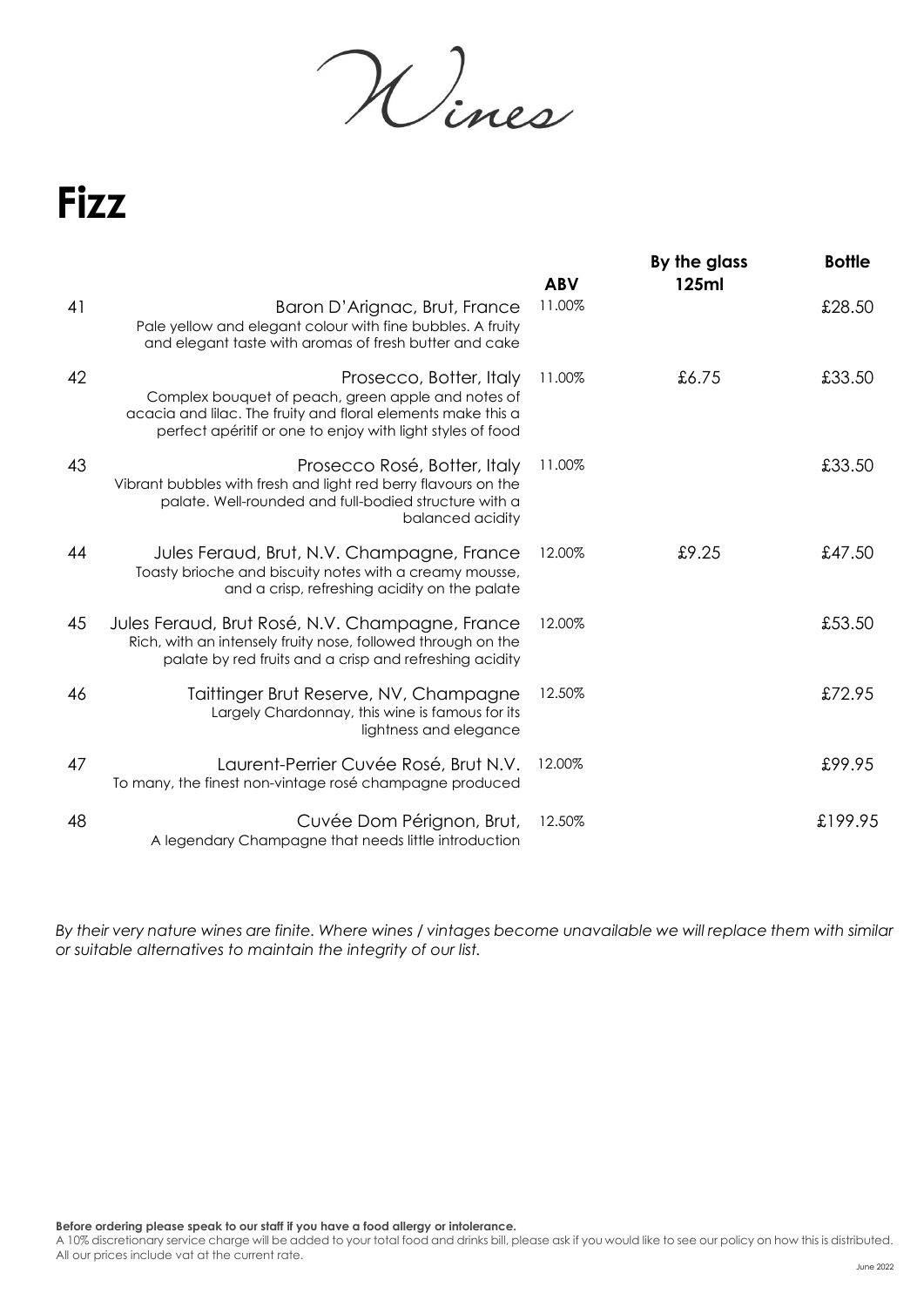**White & Rosé**

|    |                                                                                                                                                                                                      |            | By the glass |       |       | <b>Bottle</b> |
|----|------------------------------------------------------------------------------------------------------------------------------------------------------------------------------------------------------|------------|--------------|-------|-------|---------------|
|    |                                                                                                                                                                                                      | <b>ABV</b> | 125ml        | 175ml | 250ml |               |
| 51 | Comte Alexandre Blanc, Vin De Pays, France<br>Crisp and fresh with a zesty palate. Intense citrus flavours,<br>plus melon and green apple                                                            | 11.50%     |              |       |       | £21.50        |
| 52 | Sauvignon Blanc, Peregrino, Chile<br>Zingy, crisp acidity packed with Granny Smith flavours                                                                                                          | 12.50%     | £4.50        | £6.50 | £8.50 | £23.50        |
| 53 | Chardonnay, Euca Hill, Australia<br>Mellow lemon and lime fruit flavours<br>with a hint of spice on the finish                                                                                       | 12.50%     | £4.75        | £6.75 | £8.75 | £24.50        |
| 54 | White Zinfandel (Rosé), California, USA<br>Ripe strawberry and raspberry flavours<br>with balanced sweetness                                                                                         | 10.50%     | £5.25        | £7.25 | £9.25 | £25.50        |
| 55 | Cataratto Pinot Grigio, Cortestrada, Italy<br>Delightful, open, generous and fruity.<br>Fuller flavoured than most Pinot Grigios                                                                     | 12.00%     | £5.25        | £7.25 | £9.25 | £25.50        |
| 56 | Pinot Grigio Rosé, Arcano, Italy<br>Light and fresh with delicate strawberry,<br>Dry and light in style with a refreshing mouth feel                                                                 | 12.00%     | £5.25        | £7.25 | £9.25 | £25.50        |
| 57 | Picpoul de Pinet, Domaine Foncastel, France<br>Enticing on the nose, fruity and concentrated on the palate,<br>this Picpoul is unique and elegant with a long finish                                 | 13.00%     |              |       |       | £29.50        |
| 58 | Viognier, Blue Horn, Argentina<br>Peach and apricot with floral, aromatic notes.<br>Complex, fresh and unctuous.                                                                                     | 13.00%     |              |       |       | £30.50        |
| 59 | Coteaux Varois en Provence Rosé, Diamarine<br>Pale pink, very expressive on the nose. Deliciously tangy on the<br>palate with fresh fruit and citrus peel aromas leading to a very<br>elegant finish | 12.50%     |              |       |       | £31.50        |
| 60 | Sauvignon Blanc, Neptune Point, Marlborough, NZ<br>Crisp and refreshing Kiwi Sauvignon, citrus notes with grassy<br>undertones and a lingering finish                                                | 12.50%     |              |       |       | £33.50        |
| 61 | Gavi, Antario, Italy<br>Dry and fruity with a complex finish of almonds.<br>Intense bouquet, fresh fruity palate                                                                                     | 12.00%     |              |       |       | £34.50        |
| 62 | Chablis, Domaine Christophe Camu, France<br>Golden-green hue, green apple aromas and fresh,<br>fruit-laden palate underscored by a nervy minerality                                                  | 12.00%     |              |       |       | £38.50        |
| 63 | Sancerre, Langlois-Chateau, France<br>Serious length and depth of character<br>with good fruit concentration.<br>The Bollinger family are now major shareholders                                     | 12.00%     |              |       |       | £38.50        |

A 10% discretionary service charge will be added to your total food and drinks bill, please ask if you would like to see our policy on how this is distributed. All our prices include vat at the current rate.